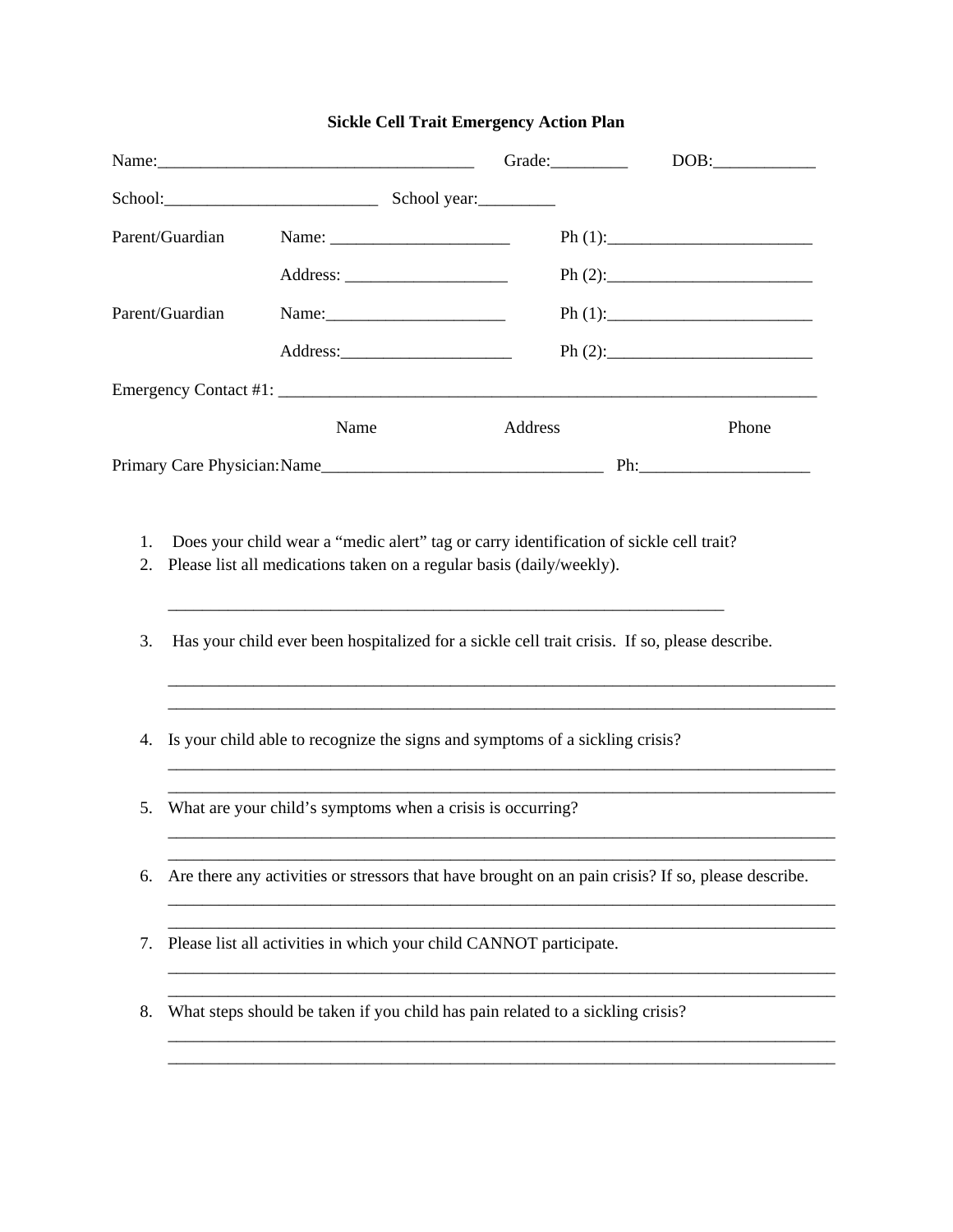## **Sickling Event Emergency Plan**

Warning signs of exertional sickling include joint pain, swelling, irritability, fatigue, sudden onset of pallor or jaundice, loss of appetite and fever. If these occur, allow the athlete to rest and contact the parents immediately. The athlete should be encouraged to drink fluids and allowed to use the restroom if necessary.

Emergency action is necessary when the student exhibits signs and symptoms such as: <u>extreme muscle</u> pain/cramping , collapse , extreme fatigue and/or difficulty breathing during *intense* exercise.

Steps to take during an episode:

- 1) Call 911.
- 2) If available, administer pure oxygen through a non-rebreather mask.
- 3) Contact parent/guardian immediately.
- 4) Check vital signs.
- 5) If necessary, cool the athlete. If the athlete appears to be a heat casualty, begin cooling measures while awaiting the 911 response.
- 6) Encourage fluids.
- 7) Have the athlete transported to the closest hospital for immediate treatment.
- 8) Communicate sickle cell trait status with emergency medical personnel.

Additional instructions per parent/guardian: \_\_\_\_\_\_\_\_\_\_\_\_\_\_\_\_\_\_\_\_\_\_\_\_\_\_\_\_\_\_\_\_\_\_\_\_\_\_\_\_\_\_\_\_\_\_\_

| Parent/Guardian Signature:         | Date: |
|------------------------------------|-------|
| School Nurse Signature:            | Date: |
| School Athletic Trainer Signature: | Date: |

\_\_\_\_\_\_\_\_\_\_\_\_\_\_\_\_\_\_\_\_\_\_\_\_\_\_\_\_\_\_\_\_\_\_\_\_\_\_\_\_\_\_\_\_\_\_\_\_\_\_\_\_\_\_\_\_\_\_\_\_\_\_\_\_\_\_\_\_\_\_\_\_\_\_\_\_\_\_\_\_\_\_\_\_\_ \_\_\_\_\_\_\_\_\_\_\_\_\_\_\_\_\_\_\_\_\_\_\_\_\_\_\_\_\_\_\_\_\_\_\_\_\_\_\_\_\_\_\_\_\_\_\_\_\_\_\_\_\_\_\_\_\_\_\_\_\_\_\_\_\_\_\_\_\_\_\_\_\_\_\_\_\_\_\_\_\_\_\_\_\_ \_\_\_\_\_\_\_\_\_\_\_\_\_\_\_\_\_\_\_\_\_\_\_\_\_\_\_\_\_\_\_\_\_\_\_\_\_\_\_\_\_\_\_\_\_\_\_\_\_\_\_\_\_\_\_\_\_\_\_\_\_\_\_\_\_\_\_\_\_\_\_\_\_\_\_\_\_\_\_\_\_\_\_\_\_ \_\_\_\_\_\_\_\_\_\_\_\_\_\_\_\_\_\_\_\_\_\_\_\_\_\_\_\_\_\_\_\_\_\_\_\_\_\_\_\_\_\_\_\_\_\_\_\_\_\_\_\_\_\_\_\_\_\_\_\_\_\_\_\_\_\_\_\_\_\_\_\_\_\_\_\_\_\_\_\_\_\_\_\_\_

References:

Miller MG, Weiler JM, Baker R, Collins J, D'Alonzo, G. National Athletic Trainers' Association Position Statement: Management of Asthma in Athletes. *Journal of Athletic Training* 2005;40(3):224–245